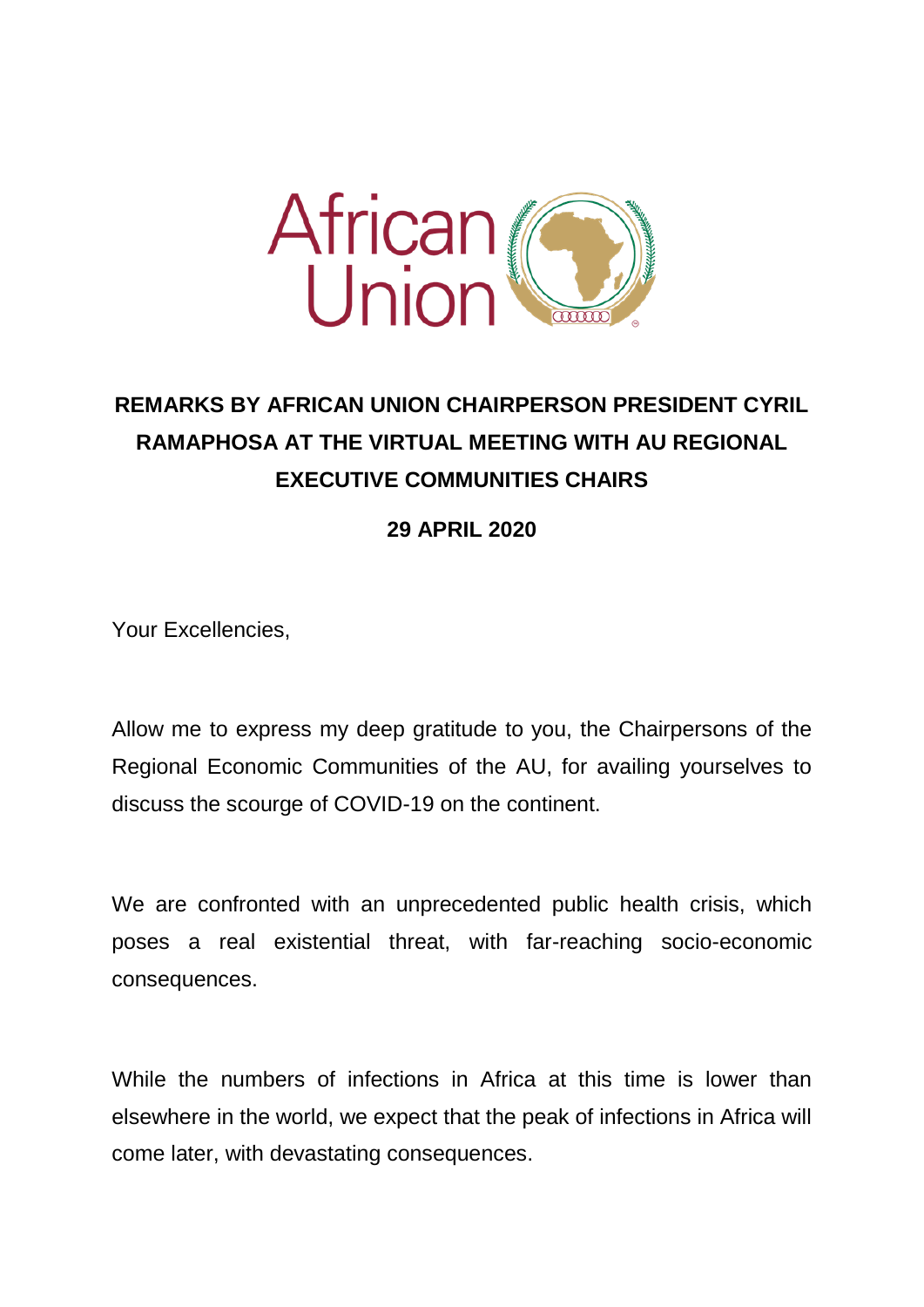We are concerned about the impact the virus will have on our societies, our economies and our public health systems.

To effectively protect our people against the coronavirus, we urgently need more health workers, medical supplies and equipment, including ventilators.

The AU has undertaken various measures to contain the spread of the virus and to mitigate the economic fallout that will be caused by the virus,.

In my capacity as AU Chairperson, I have hosted two virtual meetings of the Bureau of the Assembly of AU Heads of State and Government.

Among other things, the Bureau agreed on the establishment of the AU COVID-19 Response Fund, a drive to raise additional funds for the Africa Centres for Disease Control and Prevention and intensive lobbying of the international community, including the international financial institutions, for a comprehensive, robust economic stimulus package for Africa.

To date, we have managed to raise \$25 million for the Response Fund and an additional \$36.5 million to the Africa Centres for Disease Control and Prevention.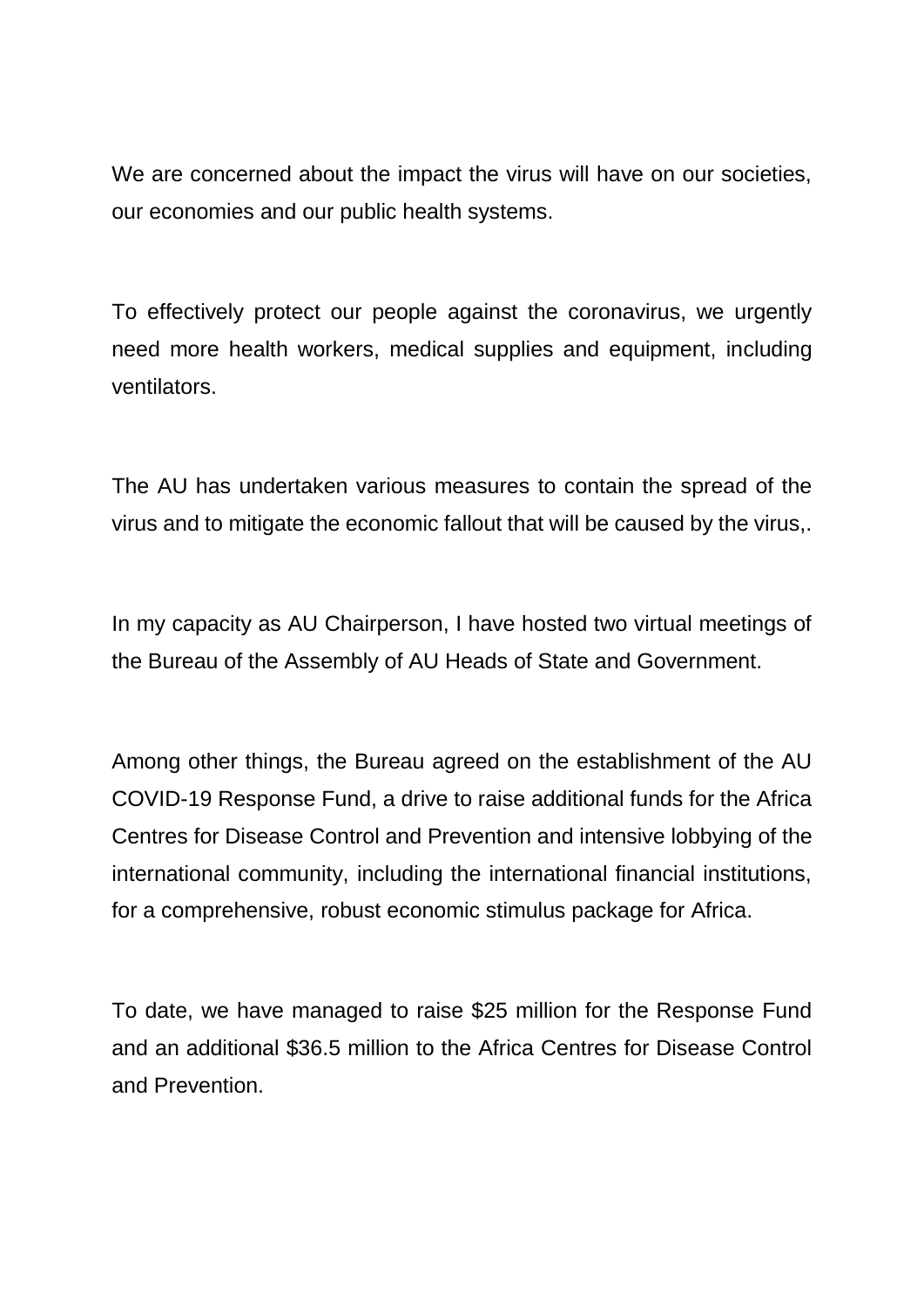We have also appointed five African Union COVID-19 Special Envoys to follow up on pledges, mobilise further international support and campaign for international participation in the AU's COVID-19 economic intervention.

The five envoys are Dr Ngozi Okonjo-Iweala of Nigeria, Dr Donald Kaberuka of Rwanda, Mr Tidjane Thiam of Côte d'Ivoire, Mr Trevor Manuel of South Africa and Mr Benkhalfa Abderrahmane of Algeria.

I will soon be announcing the appointment of a special envoy from the Central African region.

We have addressed the virtual Summit of the G20 and a virtual joint meeting of the World Bank and IMF, underscoring the need for a comprehensive, robust economic stimulus package for Africa.

In these engagements we have called for, among other measures, the allocation of more Special Drawing Rights Allocations to Africa to provide much-needed liquidity to central banks, the corporate sector and SMEs.

We also argued for a waiver of all interest payments on multilateral and bilateral debt. This would provide the necessary fiscal space for African governments to devote all available resources to response and recovery.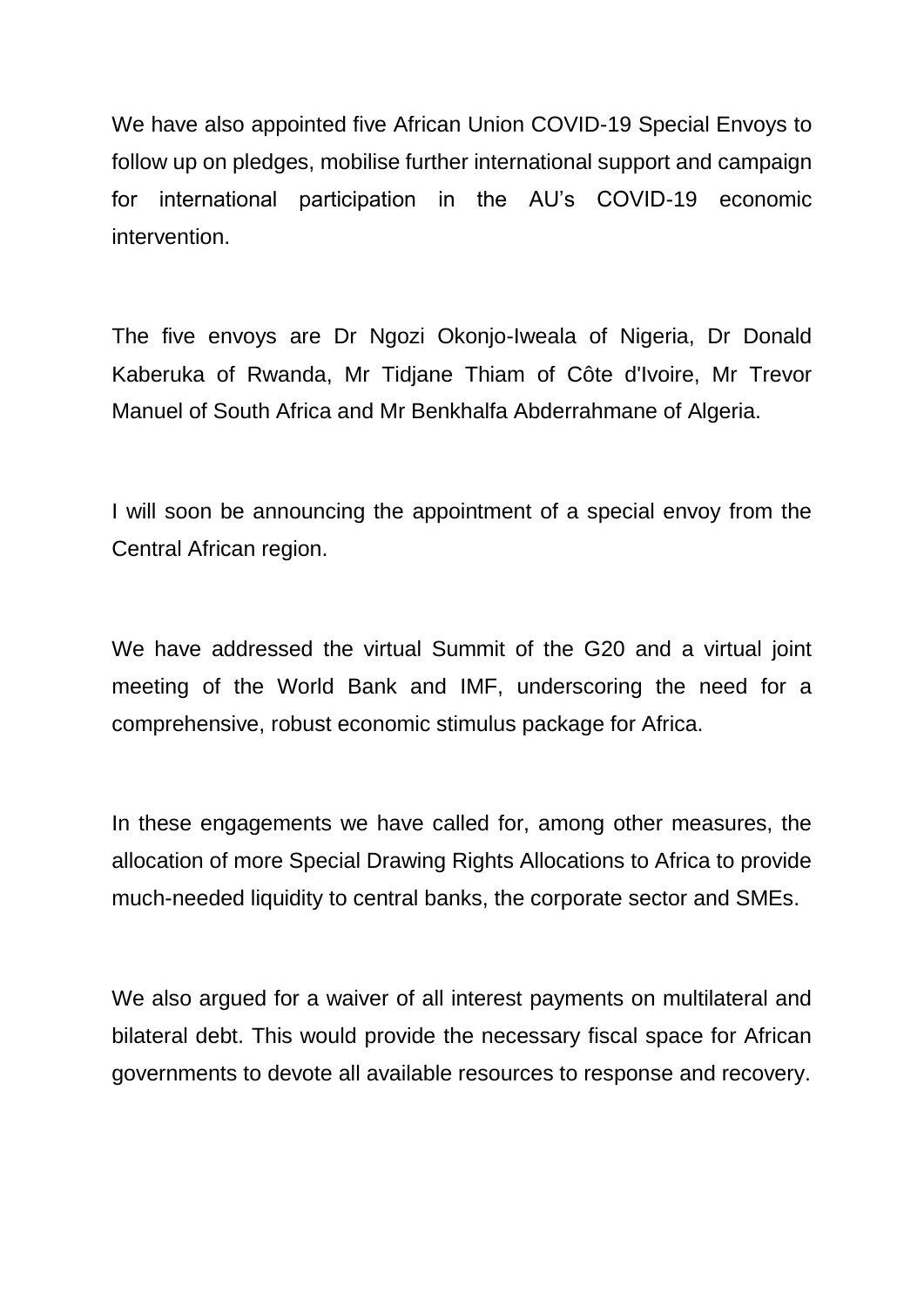This economic injection should support both the continent's immediate humanitarian needs and place the continent on a path towards economic recovery.

We further emphasised the need to ensure trade and investment flows are not further disrupted by measures inconsistent with WTO rules.

On Thursday last week, I chaired a successful video conference meeting of the Bureau of the Assembly with 21 African business leaders to obtain their support for the AU COVID-19 Strategy.

The meeting expressed its full support for a two-year debt standstill and a proposal to develop a plan for the restructuring of both private and bilateral debt. It was further stressed that grants from the World Bank to the poorest countries must be additional to what had already been planned.

In general, the response from the international community has been positive with various partners making pledges, offering debt relief measures and providing concrete support in the form of medical supplies.

We have been greatly assisted by the work of the World Health Organization.

We call on all African countries to unequivocally support the WHO and its Director-General, Dr Tedros Adhanom Ghebreyesus.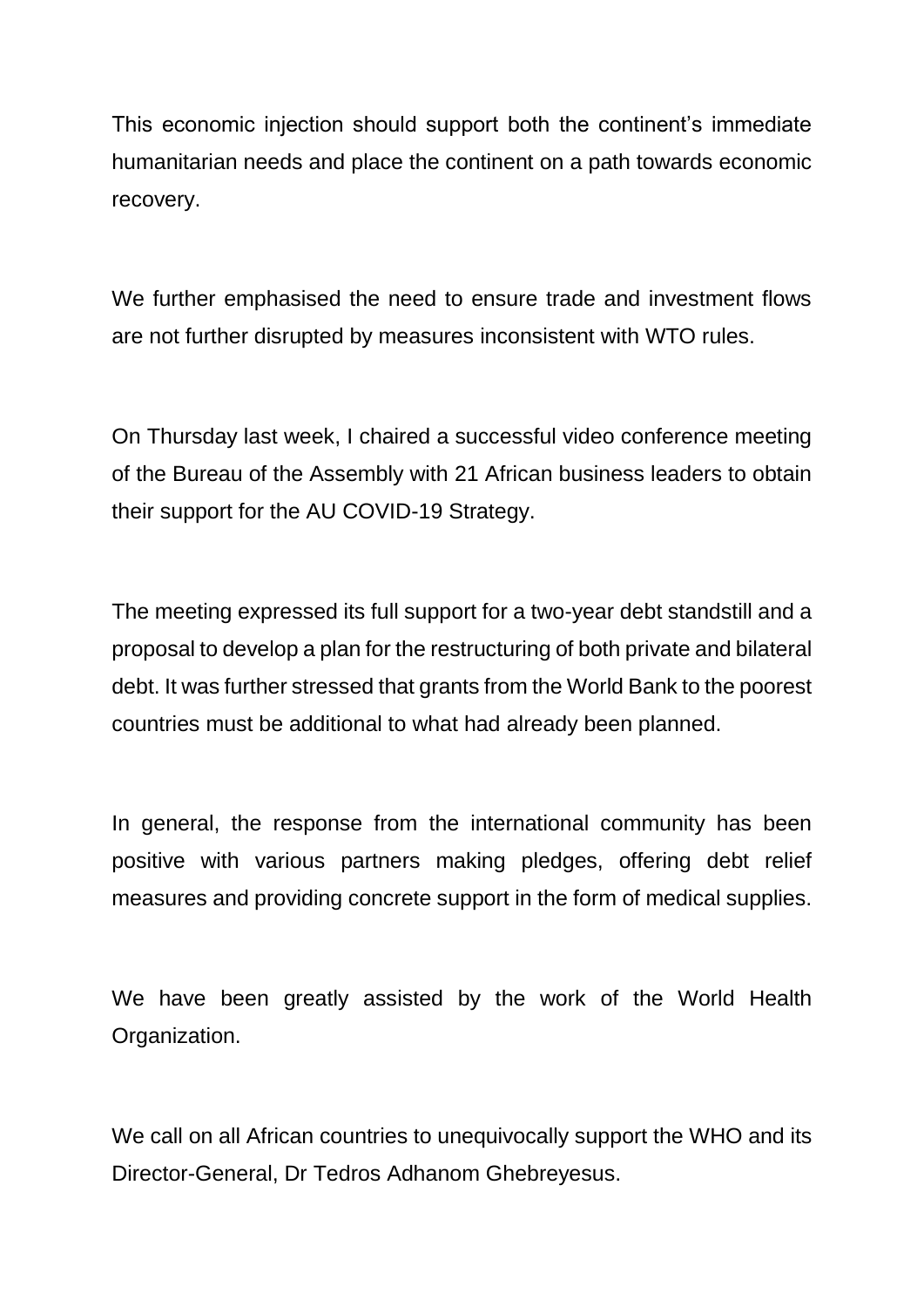We should welcome the initiative by the WHO, together with many heads of state, to work together to accelerate the development of new vaccines, tests and treatments for COVID-19 and ensure equitable access worldwide.

I call on all African countries to support the pledging initiative that starts on 4 May and which is spearheaded by the European Union to mobilise significant resources towards this effort.

I would like to commend the work of the Africa Centres for Disease Control and Prevention, which is at the centre of the continent's health response to COVID-19 and which is doing great work to assist Member States.

There is also an urgent need for economic sanctions against Sudan and Zimbabwe to be lifted, in order to provide the necessary space for these countries to devote their resources to the fight against COVID-19.

At this time, it is also vital that we intensify efforts to end all forms of violence, destabilisation and terrorism on the continent. If we are to be successful in overcoming the coronavirus pandemic, we need to work even harder to silence the guns – and to ensure that they remain silent.